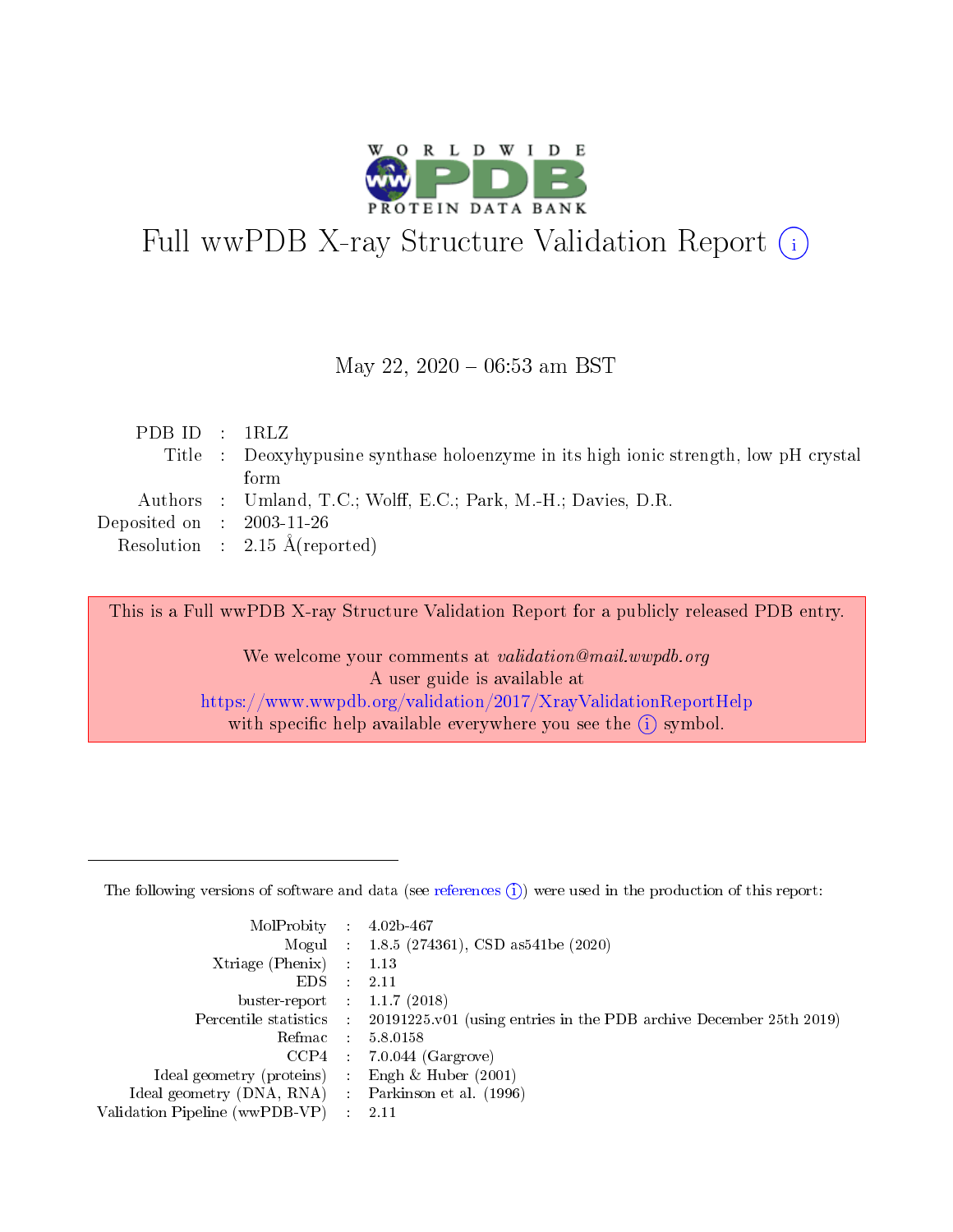# 1 [O](https://www.wwpdb.org/validation/2017/XrayValidationReportHelp#overall_quality)verall quality at a glance  $(i)$

The following experimental techniques were used to determine the structure: X-RAY DIFFRACTION

The reported resolution of this entry is 2.15 Å.

Percentile scores (ranging between 0-100) for global validation metrics of the entry are shown in the following graphic. The table shows the number of entries on which the scores are based.



| Metric                | Whole archive<br>$(\#\mathrm{Entries})$ | Similar resolution<br>$(\#\text{Entries},\,\text{resolution}\,\,\text{range}(\textup{\AA}))$ |  |  |
|-----------------------|-----------------------------------------|----------------------------------------------------------------------------------------------|--|--|
| $R_{free}$            | 130704                                  | $1479(2.16-2.16)$                                                                            |  |  |
| Clashscore            | 141614                                  | $1585(2.16-2.16)$                                                                            |  |  |
| Ramachandran outliers | 138981                                  | $1560(2.16-2.16)$                                                                            |  |  |
| Sidechain outliers    | 138945                                  | $1559(2.16-2.16)$                                                                            |  |  |
| RSRZ outliers         | 127900                                  | $1456(2.16-2.16)$                                                                            |  |  |

The table below summarises the geometric issues observed across the polymeric chains and their fit to the electron density. The red, orange, yellow and green segments on the lower bar indicate the fraction of residues that contain outliers for  $>=3, 2, 1$  and 0 types of geometric quality criteria respectively. A grey segment represents the fraction of residues that are not modelled. The numeric value for each fraction is indicated below the corresponding segment, with a dot representing fractions  $\epsilon=5\%$  The upper red bar (where present) indicates the fraction of residues that have poor fit to the electron density. The numeric value is given above the bar.

| Mol       | $\sim$ .<br>hain | Length | Quality of chain |     |    |
|-----------|------------------|--------|------------------|-----|----|
|           |                  |        | %                |     |    |
| <u>д.</u> | . .              | 369    | 79%              | 14% | 7% |

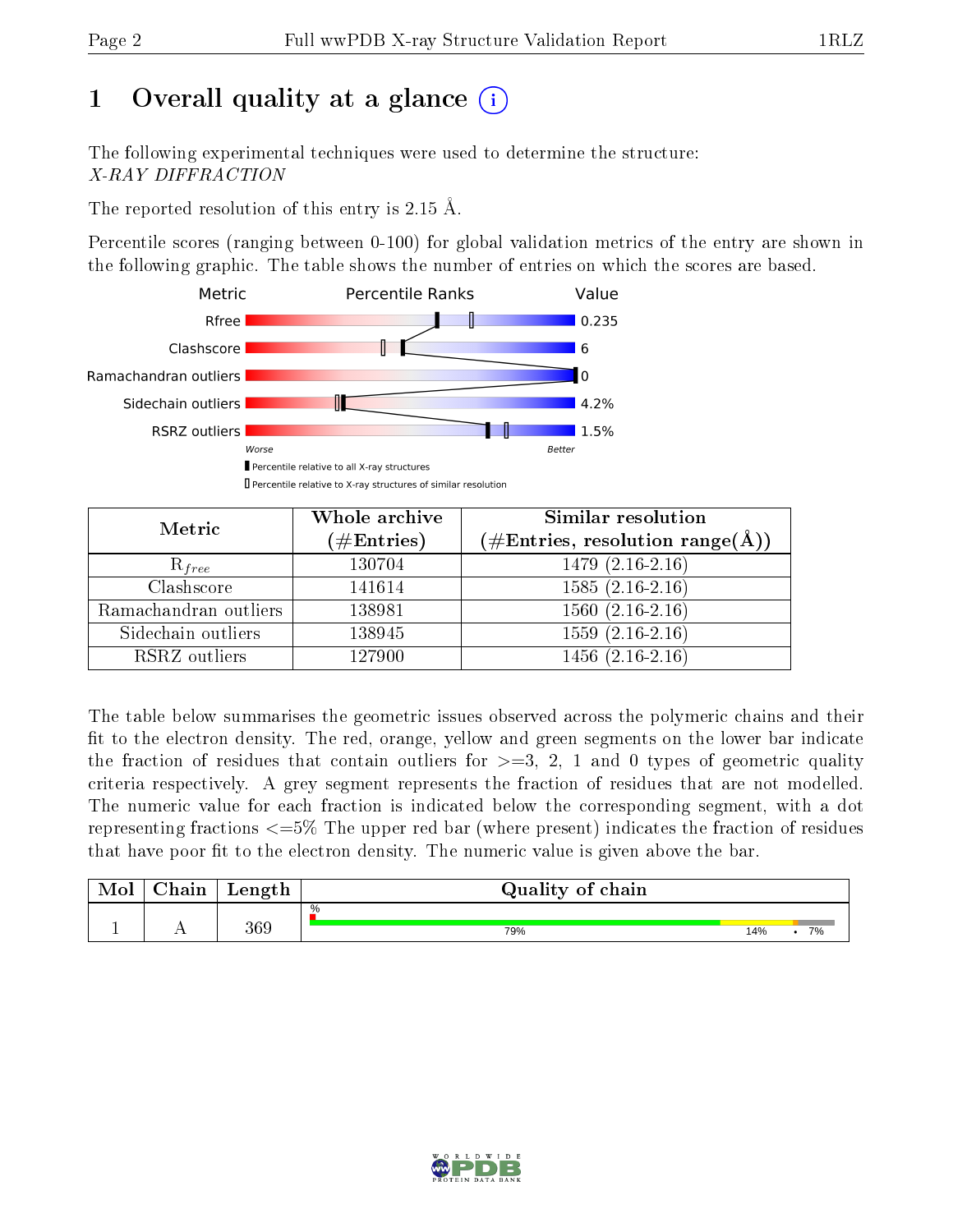# 2 Entry composition (i)

There are 3 unique types of molecules in this entry. The entry contains 2859 atoms, of which 0 are hydrogens and 0 are deuteriums.

In the tables below, the ZeroOcc column contains the number of atoms modelled with zero occupancy, the AltConf column contains the number of residues with at least one atom in alternate conformation and the Trace column contains the number of residues modelled with at most 2 atoms.

• Molecule 1 is a protein called Deoxyhypusine synthase.

| Mol | Chain | Residues | Atoms             |       |     |     | ZeroOcc | $\mid \text{AltConf} \mid \text{Trace} \mid$ |  |  |
|-----|-------|----------|-------------------|-------|-----|-----|---------|----------------------------------------------|--|--|
|     |       | 344      | Tota.<br>$2677\,$ | 1702. | 455 | 505 | 15      |                                              |  |  |

 Molecule 2 is NICOTINAMIDE-ADENINE-DINUCLEOTIDE (three-letter code: NAD) (formula:  $C_{21}H_{27}N_7O_{14}P_2$ ).



| Mol | Chain   $\overline{\text{Residues}}$ | Atoms       |  |  | $ZeroOcc \   \ AltConf \  $ |  |  |  |
|-----|--------------------------------------|-------------|--|--|-----------------------------|--|--|--|
|     |                                      | Total C N O |  |  |                             |  |  |  |

Molecule 3 is water.

| Mol | Chain Residues | Atoms               | $ZeroOcc$   AltConf |  |
|-----|----------------|---------------------|---------------------|--|
|     | 138            | Total<br>138<br>138 |                     |  |

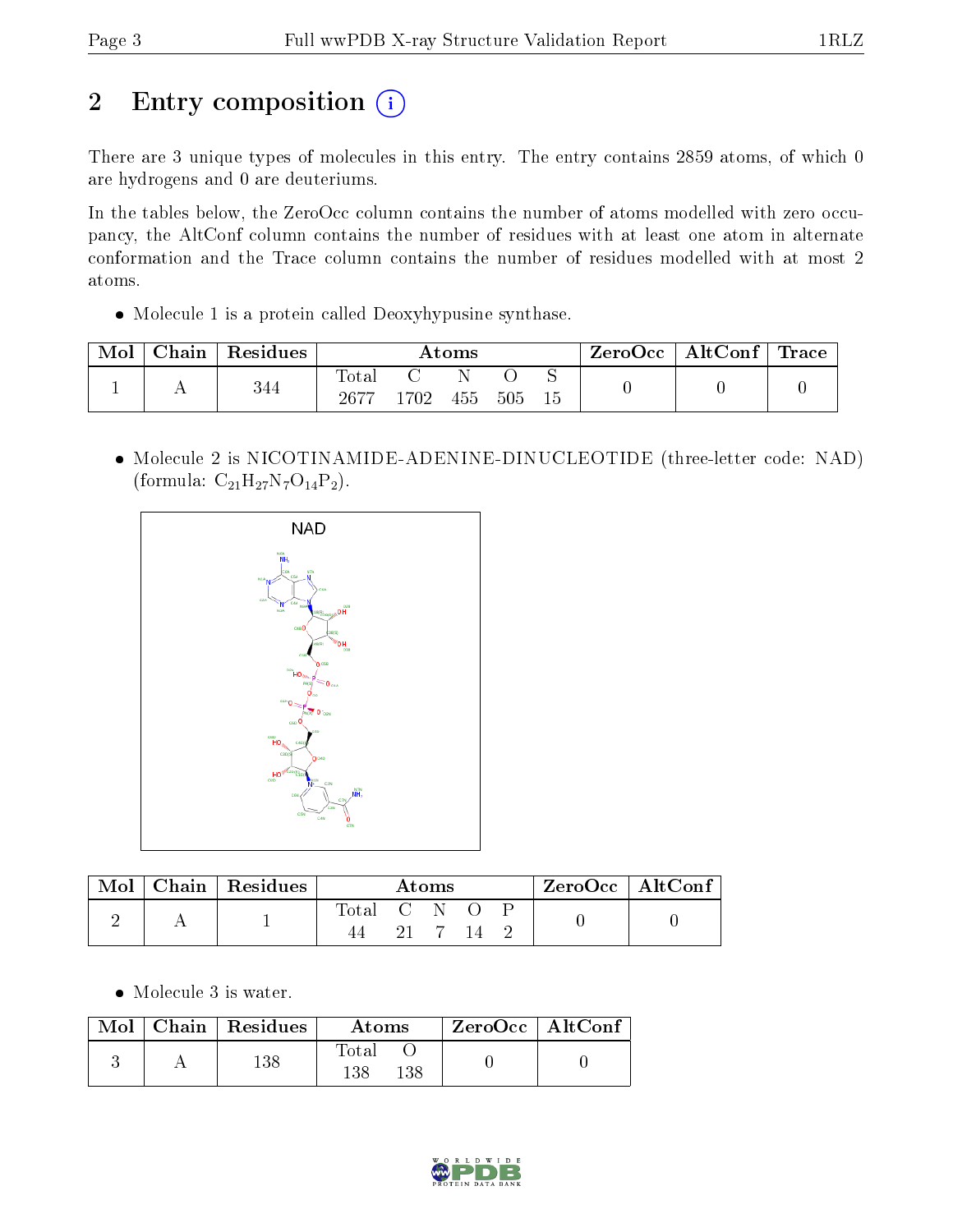# 3 Residue-property plots  $(i)$

These plots are drawn for all protein, RNA and DNA chains in the entry. The first graphic for a chain summarises the proportions of the various outlier classes displayed in the second graphic. The second graphic shows the sequence view annotated by issues in geometry and electron density. Residues are color-coded according to the number of geometric quality criteria for which they contain at least one outlier: green  $= 0$ , yellow  $= 1$ , orange  $= 2$  and red  $= 3$  or more. A red dot above a residue indicates a poor fit to the electron density (RSRZ  $> 2$ ). Stretches of 2 or more consecutive residues without any outlier are shown as a green connector. Residues present in the sample, but not in the model, are shown in grey.



• Molecule 1: Deoxyhypusine synthase

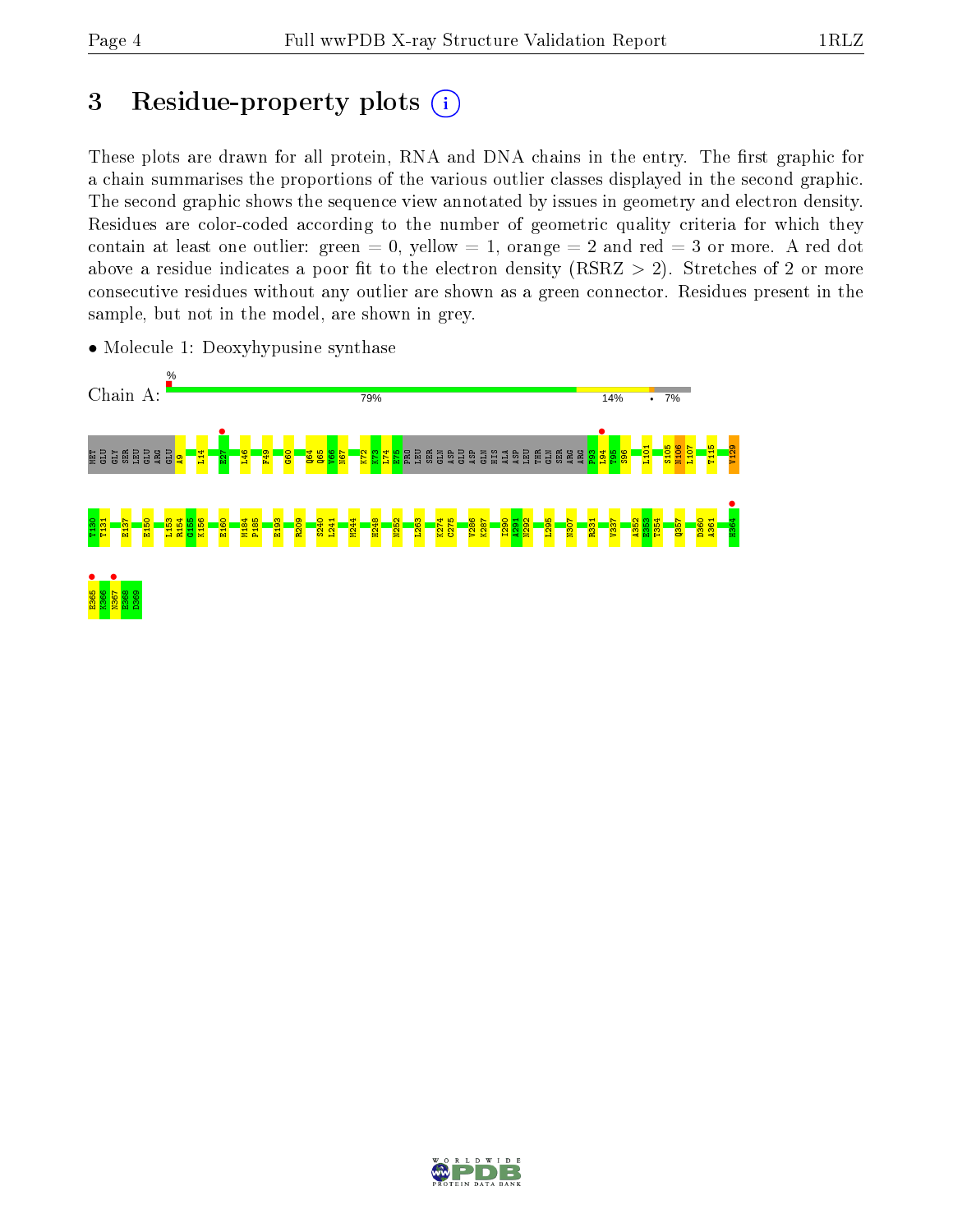# 4 Data and refinement statistics  $(i)$

| Property                                                         | Value                                              | Source     |
|------------------------------------------------------------------|----------------------------------------------------|------------|
| Space group                                                      | P 4 21 2                                           | Depositor  |
| Cell constants                                                   | $108.60\text{\AA}$<br>$108.60\text{\AA}$<br>69.83Å | Depositor  |
| a, b, c, $\alpha$ , $\beta$ , $\gamma$                           | $90.00^\circ$<br>$90.00^\circ$<br>$90.00^\circ$    |            |
| Resolution $(A)$                                                 | 50.00<br>$-2.15$                                   | Depositor  |
|                                                                  | $58.74 = 2.10$                                     | <b>EDS</b> |
| $\%$ Data completeness                                           | $\overline{88.2}$ (50.00-2.15)                     | Depositor  |
| (in resolution range)                                            | 88.2 (58.74-2.10)                                  | <b>EDS</b> |
| $R_{merge}$                                                      | (Not available)                                    | Depositor  |
| $\mathrm{R}_{sym}$                                               | 0.06                                               | Depositor  |
| $\langle I/\sigma(I) \rangle^{-1}$                               | 4.13 (at $2.10\text{\AA}$ )                        | Xtriage    |
| Refinement program                                               | <b>CNS</b>                                         | Depositor  |
|                                                                  | 0.199<br>0.245<br>$\mathbf{A}$                     | Depositor  |
| $R, R_{free}$                                                    | 0.194<br>0.235                                     | DCC        |
| $R_{free}$ test set                                              | $\overline{1296}$ reflections $(5.89\%)$           | wwPDB-VP   |
| Wilson B-factor $(A^2)$                                          | 17.2                                               | Xtriage    |
| Anisotropy                                                       | 0.111                                              | Xtriage    |
| Bulk solvent $k_{sol}(\text{e}/\text{A}^3), B_{sol}(\text{A}^2)$ | $0.38$ , $52.1$                                    | <b>EDS</b> |
| L-test for twinning <sup>2</sup>                                 | $< L >$ = 0.50, $< L2 >$ = 0.33                    | Xtriage    |
| Estimated twinning fraction                                      | No twinning to report.                             | Xtriage    |
| $F_o, F_c$ correlation                                           | 0.93                                               | <b>EDS</b> |
| Total number of atoms                                            | 2859                                               | wwPDB-VP   |
| Average B, all atoms $(A^2)$                                     | 18.0                                               | wwPDB-VP   |

Xtriage's analysis on translational NCS is as follows: The largest off-origin peak in the Patterson function is  $5.17\%$  of the height of the origin peak. No significant pseudotranslation is detected.

<sup>&</sup>lt;sup>2</sup>Theoretical values of  $\langle |L| \rangle$ ,  $\langle L^2 \rangle$  for acentric reflections are 0.5, 0.333 respectively for untwinned datasets, and 0.375, 0.2 for perfectly twinned datasets.



<span id="page-4-1"></span><span id="page-4-0"></span><sup>1</sup> Intensities estimated from amplitudes.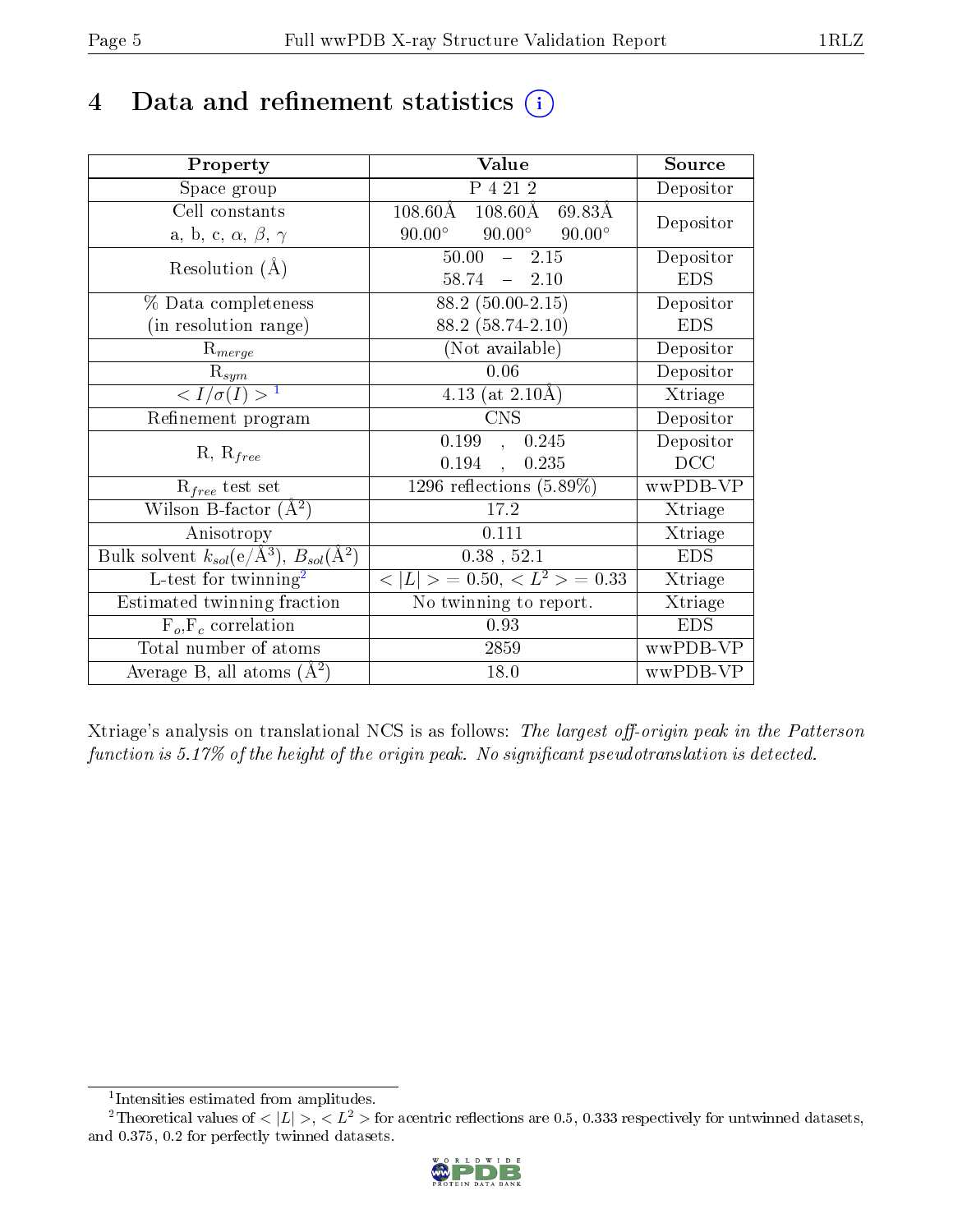# 5 Model quality  $(i)$

## 5.1 Standard geometry  $(i)$

Bond lengths and bond angles in the following residue types are not validated in this section: NAD

The Z score for a bond length (or angle) is the number of standard deviations the observed value is removed from the expected value. A bond length (or angle) with  $|Z| > 5$  is considered an outlier worth inspection. RMSZ is the root-mean-square of all Z scores of the bond lengths (or angles).

| $Mol$ Chain |      | Bond lengths                    | Bond angles |        |  |
|-------------|------|---------------------------------|-------------|--------|--|
|             |      | RMSZ $ #Z  > 5$ RMSZ $ #Z  > 5$ |             |        |  |
|             | 0.46 | 0/2732                          | 0.68        | 0/3702 |  |

There are no bond length outliers.

There are no bond angle outliers.

There are no chirality outliers.

There are no planarity outliers.

#### 5.2 Too-close contacts  $(i)$

In the following table, the Non-H and H(model) columns list the number of non-hydrogen atoms and hydrogen atoms in the chain respectively. The H(added) column lists the number of hydrogen atoms added and optimized by MolProbity. The Clashes column lists the number of clashes within the asymmetric unit, whereas Symm-Clashes lists symmetry related clashes.

| Mol |      |       |    | Chain   Non-H   H(model)   H(added)   Clashes   Symm-Clashes |
|-----|------|-------|----|--------------------------------------------------------------|
|     | 2677 | 2652  | วว |                                                              |
|     |      |       |    |                                                              |
|     | 138  |       |    |                                                              |
|     | 2859 | 26.78 |    |                                                              |

The all-atom clashscore is defined as the number of clashes found per 1000 atoms (including hydrogen atoms). The all-atom clashscore for this structure is 6.

All (33) close contacts within the same asymmetric unit are listed below, sorted by their clash magnitude.

| Atom-1                                     | Atom-2                               | Interatomic<br>distance $(A)$ | <b>Clash</b><br>overlap (A) |  |
|--------------------------------------------|--------------------------------------|-------------------------------|-----------------------------|--|
| $1 \cdot A \cdot 129 \cdot VAI \cdot HG13$ | $1 \cdot A \cdot 290 \cdot H$ F HD11 | .76                           | 0.66                        |  |

Continued on next page...

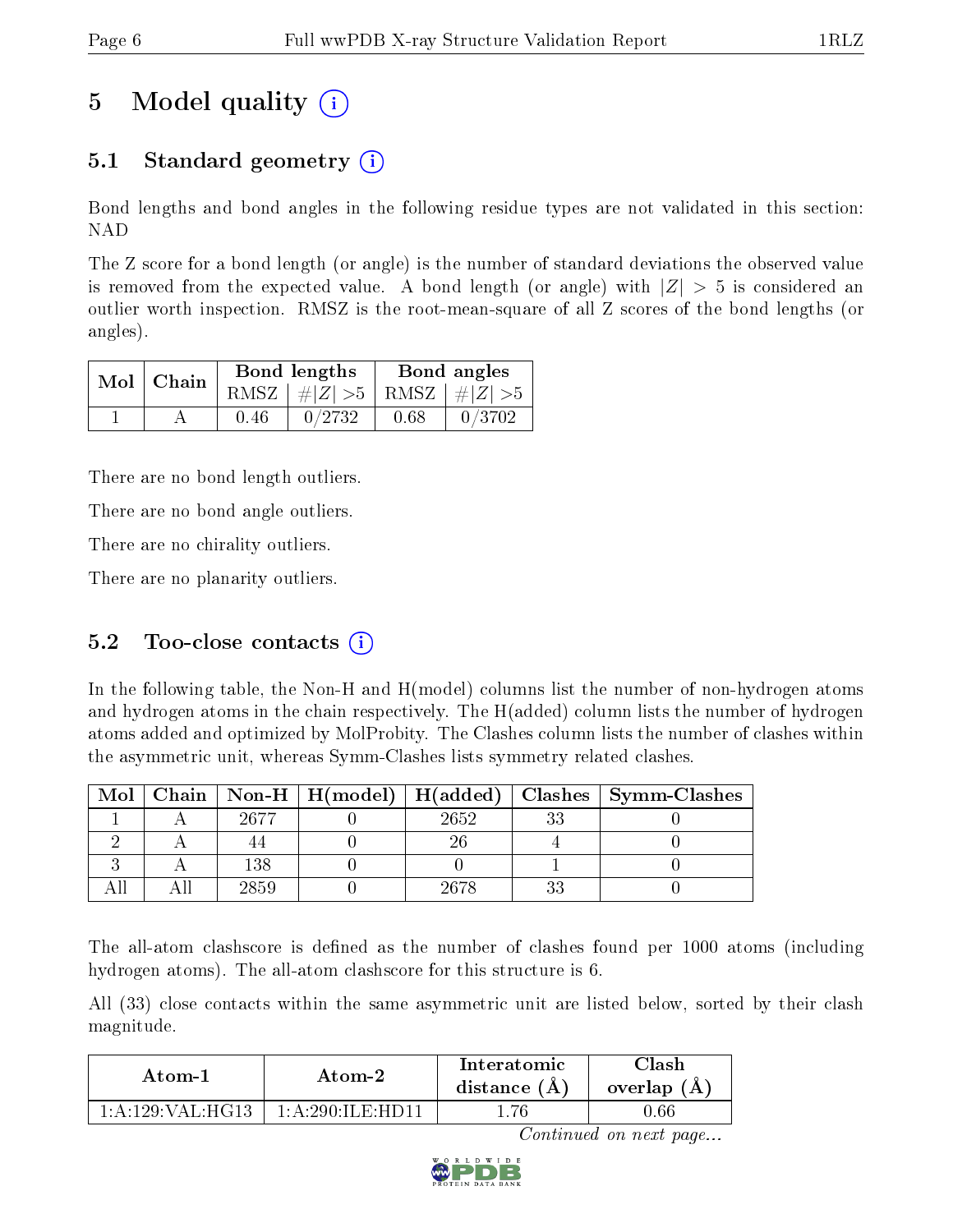| $\frac{1}{2}$                | Atom-2                      | Interatomic       | Clash             |
|------------------------------|-----------------------------|-------------------|-------------------|
| Atom-1                       |                             | distance $(A)$    | overlap $(\AA)$   |
| 1:A:106:ASN:HD22             | 1:A:106:ASN:H               | 1.43              | 0.65              |
| 1:A:156:LYS:O                | 1: A: 160: GLU: HG3         | 1.96              | 0.65              |
| 1:A:129:VAL:HG11             | 1:A:290:ILE:HG12            | 1.82              | 0.61              |
| 1:A:331:ARG:HH11             | 1:A:331:ARG:HG2             | 1.70              | 0.57              |
| 1:A:352:ALA:O                | 1: A: 357: GLN: HG2         | 2.07              | 0.55              |
| 1:A:9:ALA:HB3                | 1:A:14:LEU:HDI1             | 1.90              | $0.54\,$          |
| 1: A:60: GLY:O               | 1: A:64: GLN:HG3            | 2.09              | 0.52              |
| 1:A:46:LEU:HD23              | $1:A:49:PHE:\overline{HE2}$ | 1.78              | 0.48              |
| 1: A:94:LEV:CD1              | 1: A:274:LYS:HE2            | 2.43              | 0.48              |
| 1: A:94:LEU:HD13             | 1: A:274:LYS:HE2            | 1.95              | 0.48              |
| 1:A:106:ASN:N                | 1:A:106:ASN:HD22            | $\overline{2.11}$ | 0.47              |
| 1: A: 46: LEU: HD23          | 1:A:49:PHE:CE2              | 2.48              | 0.47              |
| 1:A:129:VAL:HG22             | $1:$ A:286:VAL:HG13         | 1.96              | 0.47              |
| $1:A:248:\overline{HIS:CE1}$ | 1:A:252:ASN:HB3             | 2.50              | 0.46              |
| 1:A:307:ASN:HA               | 2:A:700:NAD:H2A             | 1.96              | 0.46              |
| 1:A:360:ASP:OD1              | 1:A:360:ASP:N               | 2.50              | 0.44              |
| 1: A:72: LYS:O               | 1: A:96: SER: HB2           | 2.18              | 0.43              |
| 1: A:74: LEU: HD13           | 1:A:361:ALA:HB1             | 1.99              | 0.43              |
| 1:A:184:MET:HB2              | 1: A: 185: PRO: HD3         | 2.00              | 0.43              |
| 1: A:240: SER:O              | 1: A:244: MET:HG2           | 2.18              | 0.43              |
| 1: A:287:LYS:HE3             | 3:A:735:HOH:O               | $\overline{2.20}$ | $\overline{0.42}$ |
| 1:A:137:GLU:OE2              | 2:A:700:NAD:H4N             | $\overline{2.19}$ | 0.42              |
| 1: A:65: GLN:HG3             | 1:A:337:VAL:HG23            | $2.02\,$          | 0.42              |
| 1: A:67: ASN:HD21            | 1: A:354:THR:HA             | 1.83              | 0.42              |
| 1:A:331:ARG:NH1              | 1:A:331:ARG:HG2             | 2.32              | 0.42              |
| 1: A: 150: GLU: HB2          | 1: A:153:LEU:HG             | 2.02              | 0.41              |
| 1:A:307:ASN:HA               | 2:A:700:NAD:C2A             | 2.50              | 0.41              |
| 1:A:131:THR:HG21             | 2:A:700:NAD:O2N             | 2.21              | 0.41              |
| 1: A:105: SER:OG             | 1: A: 131: THE: OG1         | 2.30              | 0.41              |
| 1: A:131:THR:HG23            | 1:A:286:VAL:HG23            | $2.01\,$          | 0.41              |
| 1: A:96: SER:O               | 1: A:275:CYS:HB3            | $\overline{2.21}$ | 0.40              |
| 1: A: 193: GLU: OE1          | 1:A:209:ARG:NH2             | 2.55              | 0.40              |

Continued from previous page...

There are no symmetry-related clashes.

#### 5.3 Torsion angles  $(i)$

#### 5.3.1 Protein backbone (i)

In the following table, the Percentiles column shows the percent Ramachandran outliers of the chain as a percentile score with respect to all X-ray entries followed by that with respect to entries

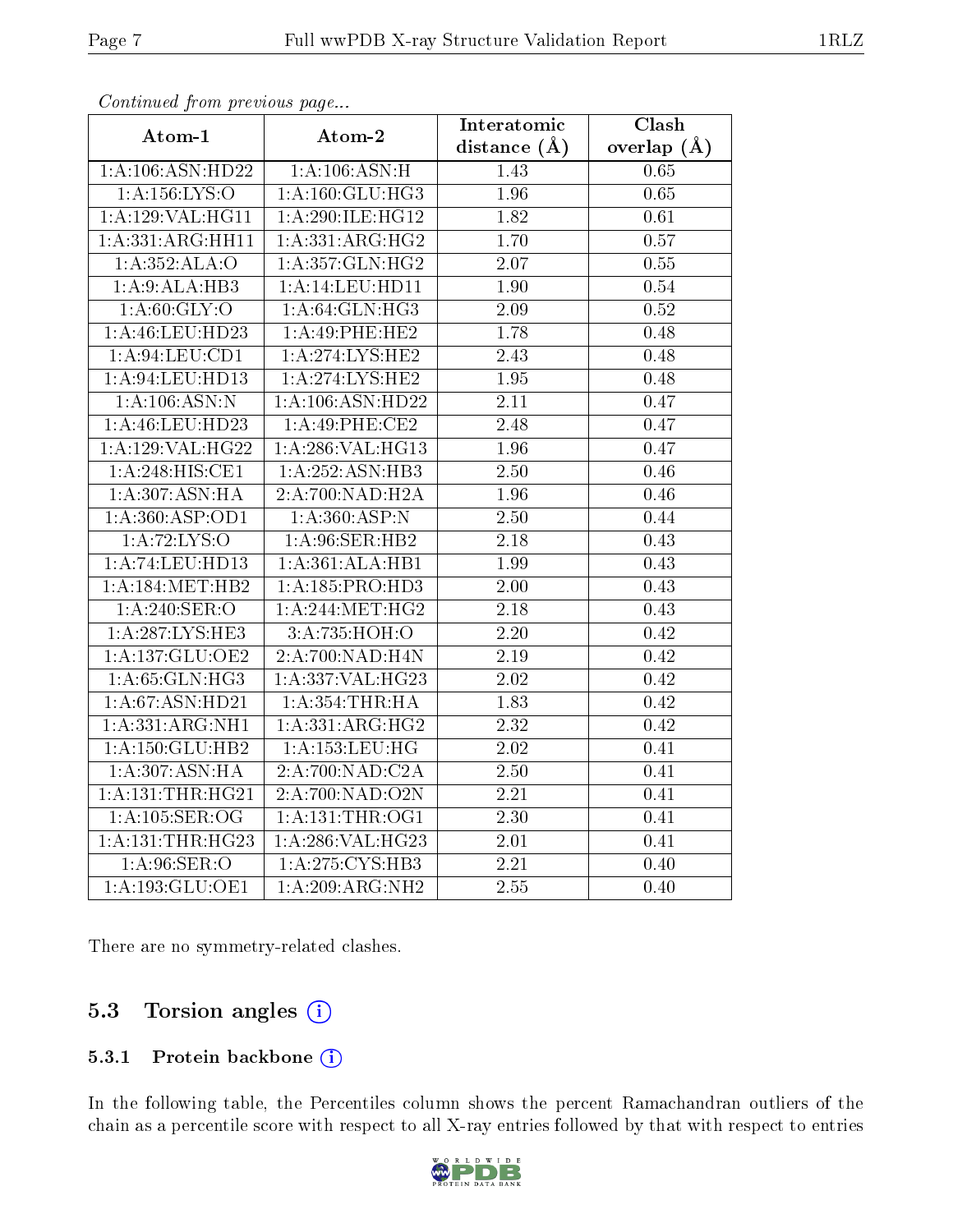of similar resolution.

The Analysed column shows the number of residues for which the backbone conformation was analysed, and the total number of residues.

| Mol   Chain | Analysed                                |  | Favoured   Allowed   Outliers   Percentiles                  |
|-------------|-----------------------------------------|--|--------------------------------------------------------------|
|             | $340/369$ (92\%)   332 (98\%)   8 (2\%) |  | $\begin{array}{ c c c c c }\n\hline\n100 & 100\n\end{array}$ |

There are no Ramachandran outliers to report.

#### 5.3.2 Protein sidechains  $(i)$

In the following table, the Percentiles column shows the percent sidechain outliers of the chain as a percentile score with respect to all X-ray entries followed by that with respect to entries of similar resolution.

The Analysed column shows the number of residues for which the sidechain conformation was analysed, and the total number of residues.

| Mol Chain | Analysed                                                          |  | Rotameric   Outliers   Percentiles |  |
|-----------|-------------------------------------------------------------------|--|------------------------------------|--|
|           | $\mid 287/310 \; (93\%) \mid 275 \; (96\%) \mid 12 \; (4\%) \mid$ |  | 30 <br>$\sqrt{28}$                 |  |

All (12) residues with a non-rotameric sidechain are listed below:

| Mol          | Chain          | Res | Type                 |
|--------------|----------------|-----|----------------------|
| 1            | А              | 101 | LEU                  |
| 1            | А              | 106 | <b>ASN</b>           |
| 1            | А              | 107 | LEU                  |
| 1            | $\overline{A}$ | 115 | THR                  |
| 1            | $\overline{A}$ | 129 | <b>VAL</b>           |
| 1            | А              | 154 | ARG                  |
| 1            | А              | 241 | LEU                  |
| $\mathbf{1}$ | А              | 263 | <b>LEU</b>           |
| 1            | А              | 292 | ASN                  |
| 1            | A              | 295 | LEU                  |
| 1            | $\overline{A}$ | 365 | $\operatorname{GLU}$ |
|              | А              | 367 | <b>ASN</b>           |

Some sidechains can be flipped to improve hydrogen bonding and reduce clashes. All (6) such sidechains are listed below:

| $\operatorname{Mol}$ | Chain | Res | L'ype |
|----------------------|-------|-----|-------|
|                      |       |     |       |
|                      |       | 106 |       |

Continued on next page...

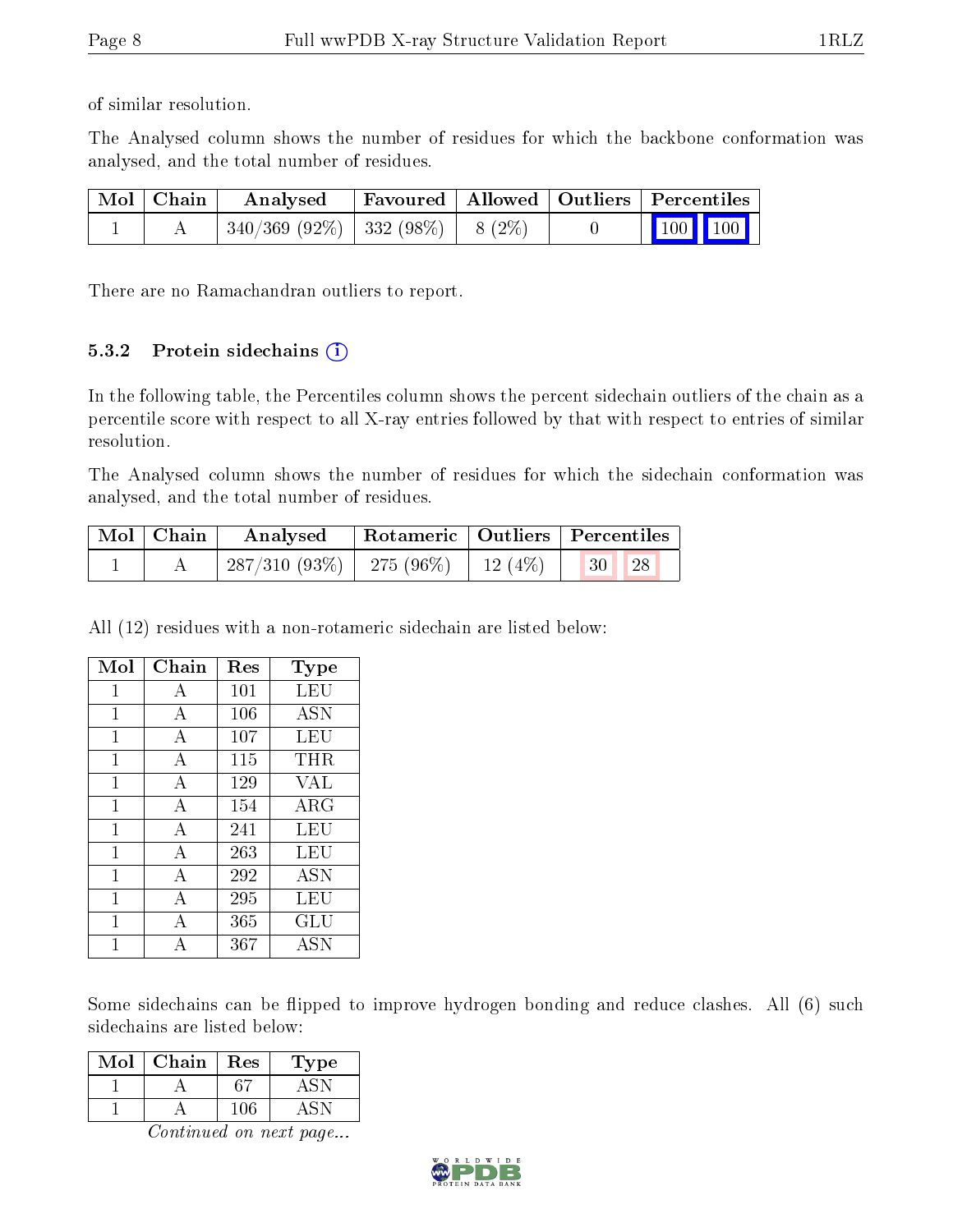Continued from previous page...

| Mol | Chain | Res | Type                 |
|-----|-------|-----|----------------------|
|     |       | 122 | <b>HIS</b>           |
|     |       | 164 | ASN                  |
|     |       | 173 | $\operatorname{ASN}$ |
|     |       | 292 | ASN                  |

#### 5.3.3 RNA  $(i)$

There are no RNA molecules in this entry.

#### 5.4 Non-standard residues in protein, DNA, RNA chains  $(i)$

There are no non-standard protein/DNA/RNA residues in this entry.

#### 5.5 Carbohydrates  $(i)$

There are no carbohydrates in this entry.

#### 5.6 Ligand geometry  $(i)$

1 ligand is modelled in this entry.

In the following table, the Counts columns list the number of bonds (or angles) for which Mogul statistics could be retrieved, the number of bonds (or angles) that are observed in the model and the number of bonds (or angles) that are defined in the Chemical Component Dictionary. The Link column lists molecule types, if any, to which the group is linked. The Z score for a bond length (or angle) is the number of standard deviations the observed value is removed from the expected value. A bond length (or angle) with  $|Z| > 2$  is considered an outlier worth inspection. RMSZ is the root-mean-square of all Z scores of the bond lengths (or angles).

|                          |     |     | ' Link | Bond lengths |      |                                                                     | Bond angles |      |                                     |
|--------------------------|-----|-----|--------|--------------|------|---------------------------------------------------------------------|-------------|------|-------------------------------------|
| Mol   Type   Chain   Res |     |     |        | Counts       |      | $ RMSZ  \#  Z  > 2  $                                               |             |      | $\perp$ Counts   RMSZ   $\# Z  > 2$ |
| NAD                      | . . | 700 |        | 42, 48, 48   | 1.29 | $\left  \frac{5}{6} \left( \frac{11\%}{2} \right) \right $ 50,73,73 |             | 1.74 | $\frac{1}{6}$ $(12\%)$              |

In the following table, the Chirals column lists the number of chiral outliers, the number of chiral centers analysed, the number of these observed in the model and the number defined in the Chemical Component Dictionary. Similar counts are reported in the Torsion and Rings columns. '-' means no outliers of that kind were identified.

|     |         | Mol   Type   Chain   Res   Link   Chirals | ' Torsions                          | $\parallel$ Rings |
|-----|---------|-------------------------------------------|-------------------------------------|-------------------|
| NAD | $700 -$ |                                           | $\mid 8/26/62/62 \mid 0/5/5/5 \mid$ |                   |

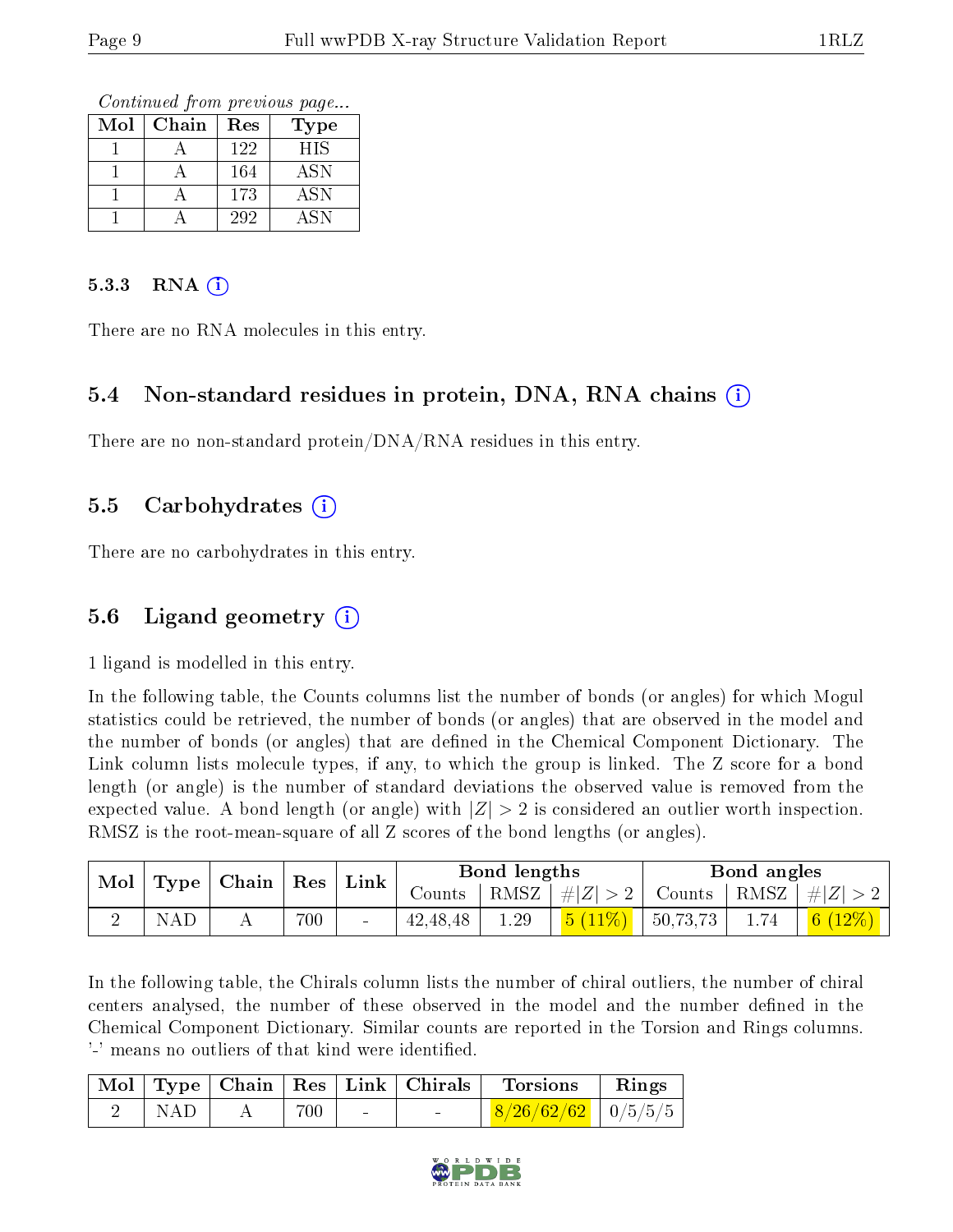| Mol                         | Chain | Res | Type       | Atoms                             | Z       | Observed $(A)$ | Ideal(A) |
|-----------------------------|-------|-----|------------|-----------------------------------|---------|----------------|----------|
| $\overline{2}$              |       | 700 | <b>NAD</b> | $O4B-C1B$                         | 4.22    | 1.47           | 1.41     |
|                             | А     | 700 | <b>NAD</b> | $C2N- N1N$                        | 4.21    | 1.40           | 1.35     |
| $\mathcal{D}_{\mathcal{C}}$ | А     | 700 | <b>NAD</b> | $O4D-C1D$                         | 3.23    | 1.45           | 1.41     |
|                             |       | 700 | NAD.       | C <sub>3</sub> N-C <sub>7</sub> N | $-2.09$ | 1.47           | 1.50     |
| റ                           |       | 700 |            | $C6N-N1N$                         | 2.06    | 1.40           | 1.35     |

All (5) bond length outliers are listed below:

All (6) bond angle outliers are listed below:

| Mol            | Chain | Res | Type       | Atoms                                             |         | Observed $(°)$ | Ideal $(°)$ |
|----------------|-------|-----|------------|---------------------------------------------------|---------|----------------|-------------|
| $\overline{2}$ | А     | 700 | <b>NAD</b> | $O5D-PN-O1N$                                      | $-7.10$ | 81.31          | 109.07      |
| $\overline{2}$ | А     | 700 | <b>NAD</b> | $C6N-N1N-C2N$                                     | $-4.83$ | 117.57         | 121.97      |
| 2              |       | 700 | <b>NAD</b> | $O2N-PN-O5D$                                      | $-4.61$ | 86.35          | 107.75      |
| 2              |       | 700 | <b>NAD</b> | O <sub>2</sub> A-P <sub>A</sub> -O <sub>1</sub> A | 4.43    | 134.16         | 112.24      |
| $\overline{2}$ | А     | 700 | <b>NAD</b> | $O2N-PN-O1N$                                      | 2.49    | 124.53         | 112.24      |
| 2              |       | 700 | NAD        | $C5A-C6A-NGA$                                     | 2.12    | 123.57         | 120.35      |

There are no chirality outliers.

All (8) torsion outliers are listed below:

| Mol                         | Chain | $\operatorname{Res}% \left( \mathcal{N}\right) \equiv\operatorname{Res}(\mathcal{N}_{0})\left( \mathcal{N}_{0}\right) ^{\ast}$ | Type       | Atoms            |
|-----------------------------|-------|--------------------------------------------------------------------------------------------------------------------------------|------------|------------------|
| 2                           | А     | 700                                                                                                                            | <b>NAD</b> | $C5B-O5B-PA-O1A$ |
| $\mathcal{D}_{\mathcal{A}}$ | A     | 700                                                                                                                            | NAD        | C5D-O5D-PN-O1N   |
| $\mathcal{D}_{\mathcal{A}}$ | A     | 700                                                                                                                            | <b>NAD</b> | $C5D-O5D-PN-O2N$ |
| $\mathcal{D}_{\mathcal{A}}$ | А     | 700                                                                                                                            | <b>NAD</b> | PA-03-PN-05D     |
| 2                           | А     | 700                                                                                                                            | <b>NAD</b> | $C5D-O5D-PN-O3$  |
| 2                           | А     | 700                                                                                                                            | NAD        | $C5B-O5B-PA-O2A$ |
| 2                           | А     | 700                                                                                                                            | <b>NAD</b> | C4D-C5D-O5D-PN   |
| 2                           |       | 700                                                                                                                            | <b>NAD</b> | $PN-O3-PA-O1A$   |

There are no ring outliers.

1 monomer is involved in 4 short contacts:

|  |           | Mol   Chain   Res   Type   Clashes   Symm-Clashes |
|--|-----------|---------------------------------------------------|
|  | 700   NAD |                                                   |

The following is a two-dimensional graphical depiction of Mogul quality analysis of bond lengths, bond angles, torsion angles, and ring geometry for all instances of the Ligand of Interest. In addition, ligands with molecular weight > 250 and outliers as shown on the validation Tables will also be included. For torsion angles, if less then 5% of the Mogul distribution of torsion angles is within 10 degrees of the torsion angle in question, then that torsion angle is considered an outlier.

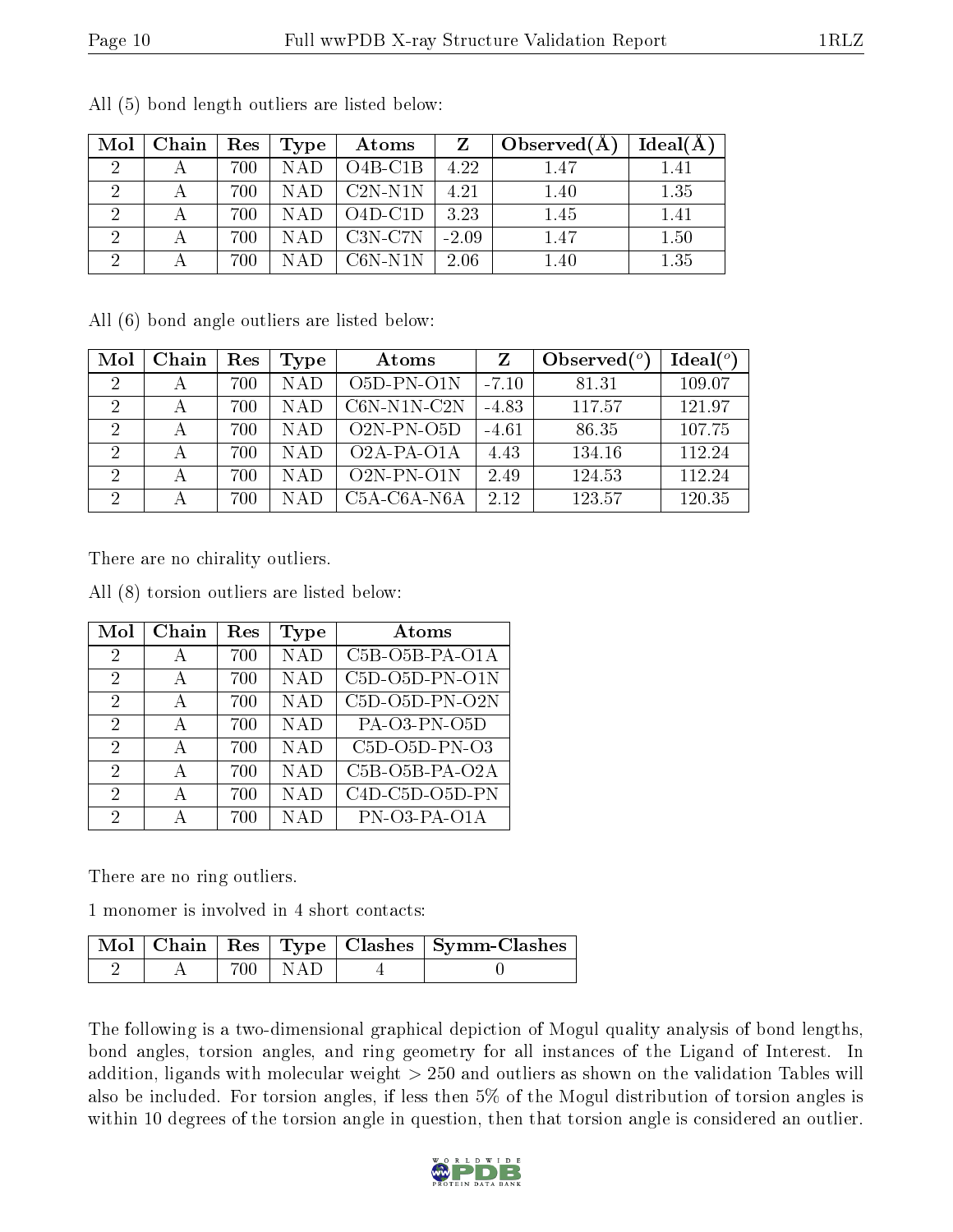Any bond that is central to one or more torsion angles identified as an outlier by Mogul will be highlighted in the graph. For rings, the root-mean-square deviation (RMSD) between the ring in question and similar rings identified by Mogul is calculated over all ring torsion angles. If the average RMSD is greater than 60 degrees and the minimal RMSD between the ring in question and any Mogul-identified rings is also greater than 60 degrees, then that ring is considered an outlier. The outliers are highlighted in purple. The color gray indicates Mogul did not find sufficient equivalents in the CSD to analyse the geometry.



#### 5.7 [O](https://www.wwpdb.org/validation/2017/XrayValidationReportHelp#nonstandard_residues_and_ligands)ther polymers (i)

There are no such residues in this entry.

#### 5.8 Polymer linkage issues (i)

There are no chain breaks in this entry.

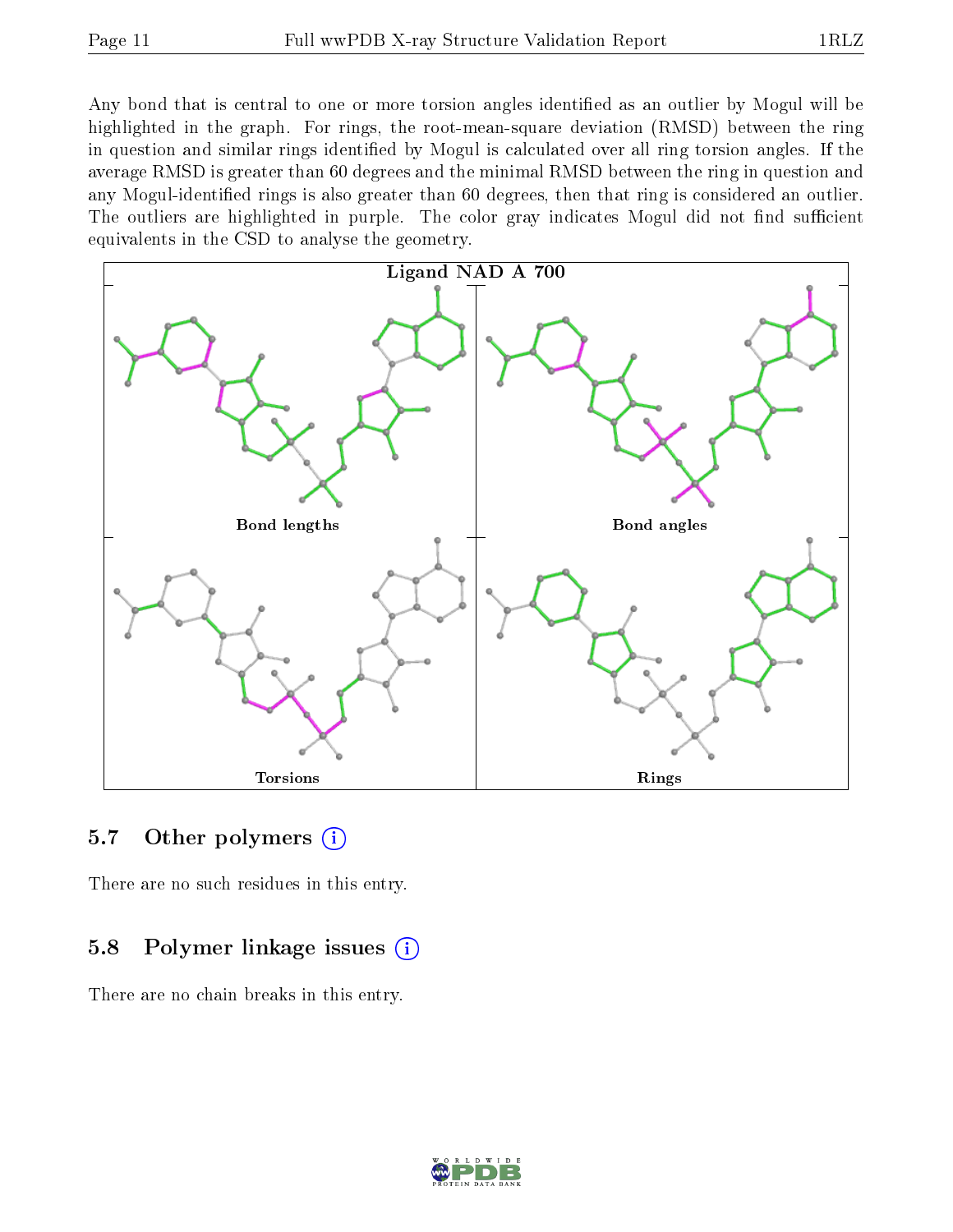## 6 Fit of model and data  $\left( \cdot \right)$

## 6.1 Protein, DNA and RNA chains (i)

In the following table, the column labelled  $#RSRZ>2'$  contains the number (and percentage) of RSRZ outliers, followed by percent RSRZ outliers for the chain as percentile scores relative to all X-ray entries and entries of similar resolution. The OWAB column contains the minimum, median,  $95<sup>th</sup>$  percentile and maximum values of the occupancy-weighted average B-factor per residue. The column labelled  $Q < 0.9$  lists the number of (and percentage) of residues with an average occupancy less than 0.9.

| $\mid$ Mol $\mid$ Chain | Analysed         | $<$ RSRZ $>$ | $\#\text{RSRZ}\text{>2}$ |  | $\mid$ OWAB(Å <sup>2</sup> ) $\mid$ Q<0.9 |                                     |  |
|-------------------------|------------------|--------------|--------------------------|--|-------------------------------------------|-------------------------------------|--|
|                         | $344/369$ (93\%) | $-0.06$      |                          |  |                                           | $\vert 5 (1\%)$ 73 79 9, 16, 30, 41 |  |

All (5) RSRZ outliers are listed below:

| Mol | Chain | Res | <b>Type</b> | <b>RSRZ</b> |  |
|-----|-------|-----|-------------|-------------|--|
|     |       | 367 | <b>ASN</b>  | 3.3         |  |
|     |       | 94  | LEU         | 3.2         |  |
|     |       | 364 | <b>HIS</b>  | 3.1         |  |
|     |       | 27  | <b>GLU</b>  | 3.0         |  |
|     |       | 365 | GLU         | 2.5         |  |

#### 6.2 Non-standard residues in protein, DNA, RNA chains (i)

There are no non-standard protein/DNA/RNA residues in this entry.

#### 6.3 Carbohydrates (i)

There are no carbohydrates in this entry.

### 6.4 Ligands  $(i)$

In the following table, the Atoms column lists the number of modelled atoms in the group and the number defined in the chemical component dictionary. The B-factors column lists the minimum, median,  $95<sup>th</sup>$  percentile and maximum values of B factors of atoms in the group. The column labelled  $Q< 0.9$ ' lists the number of atoms with occupancy less than 0.9.

|       |         |                 |              | $\mid$ Mol $\mid$ Type $\mid$ Chain $\mid$ Res $\mid$ Atoms $\mid$ RSCC $\mid$ RSR $\mid$ B-factors(A <sup>2</sup> ) $\mid$ Q<0.9 |  |
|-------|---------|-----------------|--------------|-----------------------------------------------------------------------------------------------------------------------------------|--|
| N A D | $700 +$ | $144/44$ $0.84$ | $\perp$ 0.20 | 26, 35, 40, 42                                                                                                                    |  |

The following is a graphical depiction of the model fit to experimental electron density of all